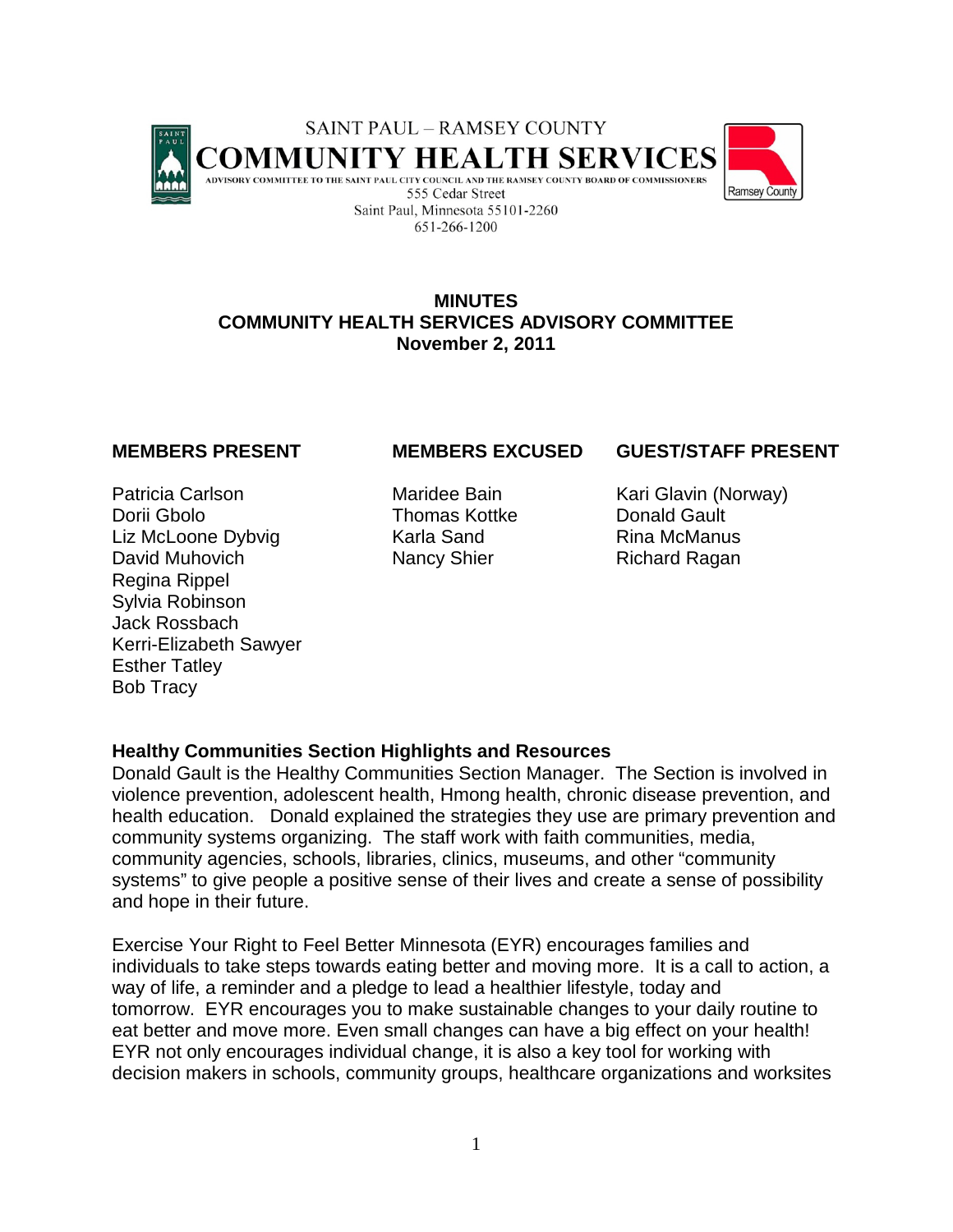to create sustainable policies, systems and environment change to make the healthy choice, the easy choice.

Healthy Communities partnered with two local advertising legends to create a fun, energetic and musical TV show produced by Twin Cities Public Television. The show was nominated for a Regional Emmy Award and provides simple tips and encouragement on healthy eating and physical activity shared by local musicians, experts and residents. The program was also a 2011 Healthy Living Innovation Award Winner! The Healthy Living Innovation Awards is a new U.S. Department of Health and Human Services (HHS) initiative designed to identify and acknowledge innovative health promotion projects within the last 3 years that have demonstrated a significant impact on the health status of a community. The 2011 Healthy Living Innovation Awards winners received an award presented by HHS Secretary Kathleen Sebellius, in Washington D.C. A set of free web-based and print materials accompany the show, and constitute the EYR toolkit. Since launching in October 2009, EYR has reached over 300,000 individuals, numerous organizations and diverse communities across Minnesota. Donald said the Saint Paul Public School's integration of Feel Better Minnesota concepts and materials in various special events and initiatives is a great example of how the campaign can help bring about systems change and supports the ongoing chronic disease prevention work of the Statewide Health Improvement Program (SHIP). More information about Exercise Your Right to Feel Better Minnesota is available on the web at [www.feelbetterminnesota.org](http://www.feelbetterminnesota.org/)

## **Statewide Health Improvement Program (SHIP) Grant**

As many of you know, the Minnesota Department of Health has issued a Request for Proposals for a second round of Statewide Health Improvement Program (SHIP funding). These grants are expected to take effect on January 1, 2012, and will run through June 30, 2013. Unlike the previous SHIP grants which covered most all of Minnesota, this new round of funding will be competitive, with the expectation that MDH will award roughly 15 grants for the 18-month grant cycle.

The purpose of SHIP is to reduce the percentage of Minnesotans who are obese or overweight and reduce the use of and exposure to tobacco through evidence-based policy, systems and environment change strategies. The Minnesota Legislature appropriated \$15 million to continue SHIP activities through June 30, 2013. The Minnesota Department of Health issued a Request for Proposals on October 5, 2011 for this second round of funding for the 18 month period. Grants will be awarded on a competitive basis. MDH anticipates awarding up to 15 grants that will total \$10-11 million. The new SHIP funding requires the following: interventions promoting Tobaccofree Environments in multi-unit housing and post-secondary campuses; community interventions promoting healthy food choices or physical activity and school interventions promoting healthy food choices or physical activity. Staff is developing a SHIP Phase II proposal for submission to MDH that satisfies all of the components required in the RFP. The Department should know whether or not they received the grant around Thanksgiving time. Tobacco grant and Health Disparities grants are not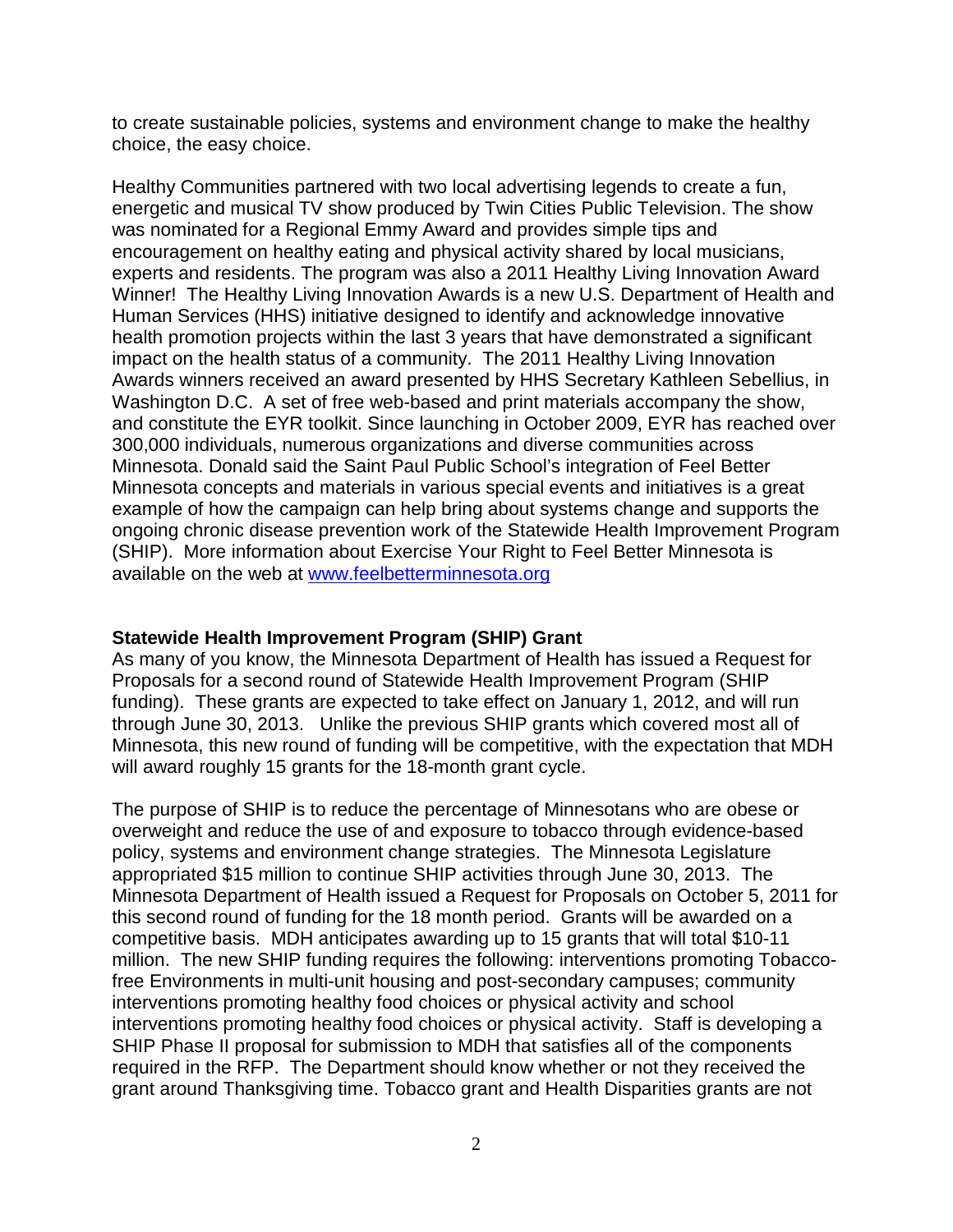tied to SHIP. The new grant is not about programming, it's about framework and function and how to evaluate. The Minnesota Legislature is now saying "show us the health care cost savings – the benefits of SHIP activities/dollars spent on prevention." They are spending Health Care Access dollars for Phase II. MDH will be doing most of the evaluation work and must present a report by February 2013.

Both Patricia Carlson and Thomas Kottke served on the original Community Leadership Team that oversaw the SHIP Grant.

Bob Tracy mentioned that he would be interested in the models the department will use to project reductions. He also asked whether or not the CHSAC has the necessary expertise to support the SHIP work? Rina McManus responded that there could be ad hoc experts to join this group and vacancies will be filled with our recommendations. Donald said the community "experts" need to know something about life and not nuclear science and that 18 months will fly by. We need ideas on structure, timeline and measurable outcomes.

Sylvia Robinson wants to know if there would be any coordination between the 15 grantees which allows for community modeling?

### **The Family Transformation Model and December 1 Event**

The Family Transformation Model (FTM) incorporates additional learning and perspectives about individual and social factors that often precipitate family violence. The FTM is based on recognition that family violence can arise from a variety of factors. It proposed that despite challenges, there are essential elements of "core health" within all people. The purpose of the strategy proposed in the Model is to engage individuals, communities and systems in helping all of us find or rediscover core element of health within ourselves. This will be the second 2-day conference on the topic. CHSAC members are welcome to register and attend. For more information: [http://www.co.ramsey.mn.us/ph/cp/the\\_family\\_transformation\\_model.htm](http://www.co.ramsey.mn.us/ph/cp/the_family_transformation_model.htm)

### **International Public Health Nursing Conference**

Esther Tatley was a member of the 17 member conference planning committee. For this second annual conference there were 276 participants at the U of M St. Paul conference Center, representing 14 countries and 17 states including Alaska and Hawaii. Attendees discovered that the public health problems are similar around the globe – obesity, bullying, making public health nursing more visible, emergency preparedness, and electronic health system records. The Conclusion of the conference was "the framework differs depending on culture of the country but basically public health nursing is the same worldwide." Kari Glavin, PhD and professor at a university in Norway, became good friends with Esther as a result of the conference planning committee. She said Norway has Universal Health Care but is still dealing with basically the same public health problems as the US – obesity, tobacco use, mental health care.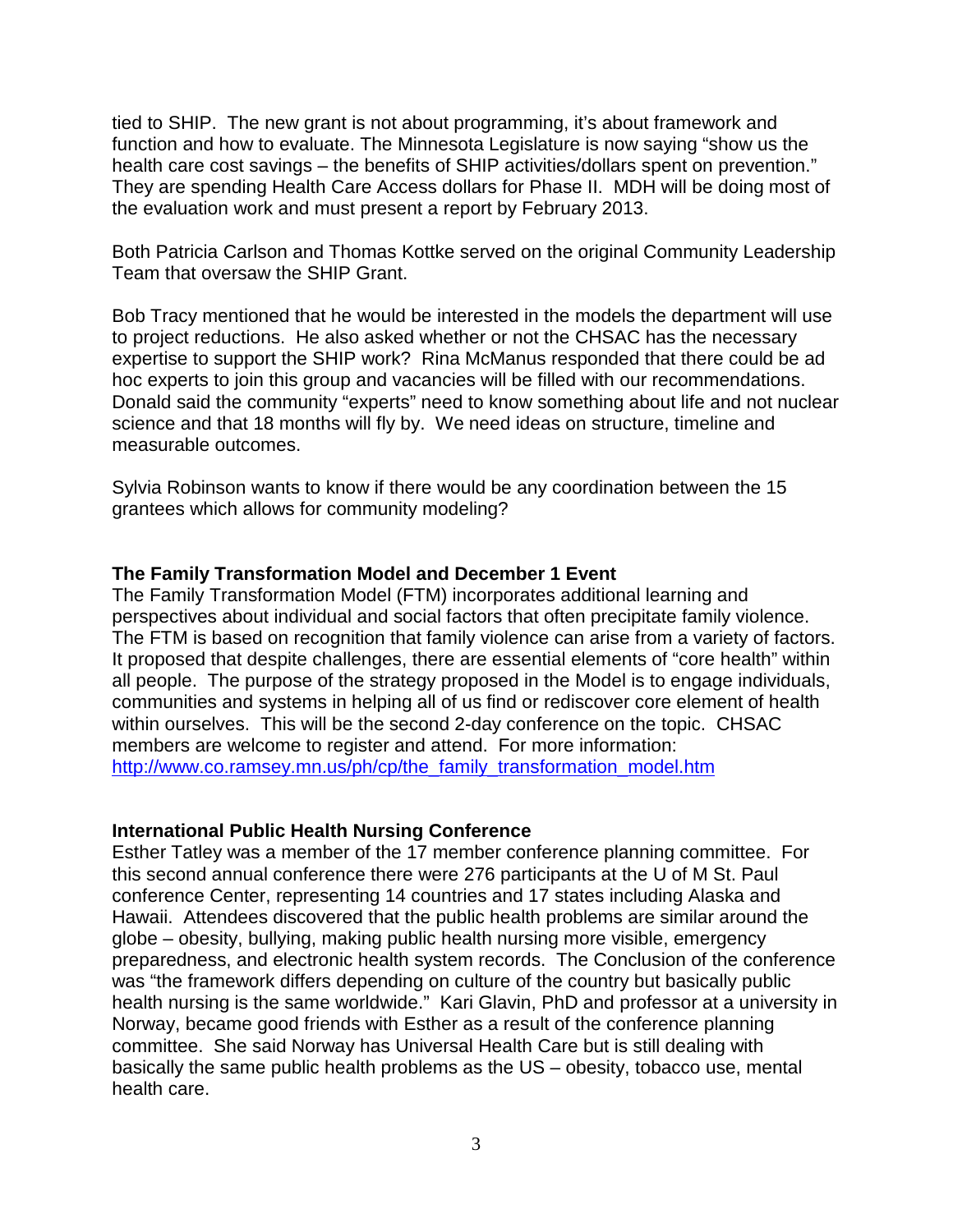## **Chairperson's Report**

Patty Carlson announced to the committee that she would be leaving her current employer and the CHSAC committee. She has worked with some of the committee members for six years both professionally and on the committee. She will be leaving United Hospital in her current position to become Manager of Community Health Improvement within Allina's Center for Healthcare Innovation. This is an exciting time for her as she is also graduating from the University of Minnesota with a Master's Degree in Public Health.

Patty provided and discussed a list of issues the group has identified as potential future topics:

- National Prevention Strategy
- SHIP updates
- Maybe collaboration with hospitals needs assessment, etc.
- New model for needs assessments
- Possible accreditation
- Dental clinic access issues
- ACA implications on public health locally and in general
- Issues of under-insured, uninsured
- More orientation information
- Recycling issues i.e. larger items like couches in St. Paul
- Budget items
- Develop description/responsibilities of CHSAC member
- Meeting schedule identified and communicated
- Obesity issues
- Honoring choices advanced care planning

Bob Tracy said he believes, and most of the committee members agreed, that the CHSAC has had its greatest success when it provides input at the beginning of an initiative, when it gets involved in the planning process.

## **Director's Report**

Rina presented her Director's Report to the committee.

**SHIP Community Leadership Team -** One requirement of the SHIP grant is to have a SHIP Community Leadership Team. As we have reviewed the grant requirements, and discussed the history and future agendas for the Community Health Services Advisory Committee, we have decided that it is in the best interests of the Advisory Committee, the Department, and our community to ask Community Health Services Advisory Committee to also act in the capacity of our SHIP Community Leadership Team for the next grant cycle. We believe that this will provide for important and stimulating discussion and important work for the Committee, will tap into your knowledge,